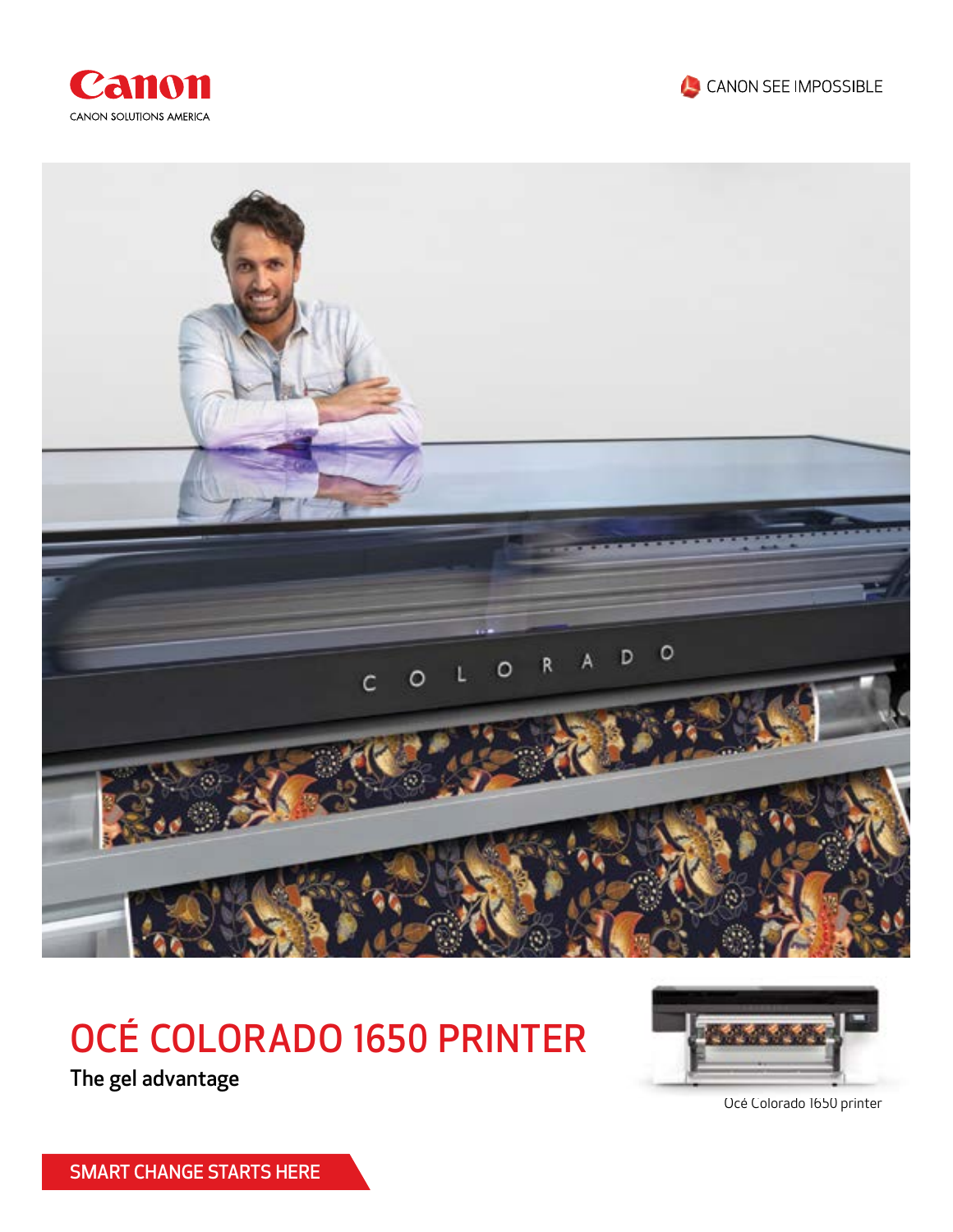# DISCOVER A NEW WORLD

The introduction of Canon UVgel technology, and its manifestation in the Océ Colorado 1640 printer, set new standards in large format roll-to-roll automation and productivity. In developing UVgel, the objective was to harness the strengths of traditional roll-to-roll printing technologies — while eliminating their respective limitations and, ultimately, enable print service providers to be more productive and cost-effective with their large format roll printing applications.

Print service providers around the globe have come to rely on this groundbreaking technology platform, and we seek to help them serve their customers in even more ways. Opening doors for new experiences with eye-catching smooth gloss or rich velvety matte output — all at the push of a button. Our focus on helping print service providers resulted in a printer that allows you to expand your opportunities by giving you greater creative control over look and feel. With your own Océ Colorado series printer, you can give your customers what they need while improving your bottom line. Rely on instant-dry prints on a wide range of materials thanks to market-proven Canon UVgel technology, unattended production, and breakthrough productivity. Always meet challenging customer requests with 'yes, of course.'

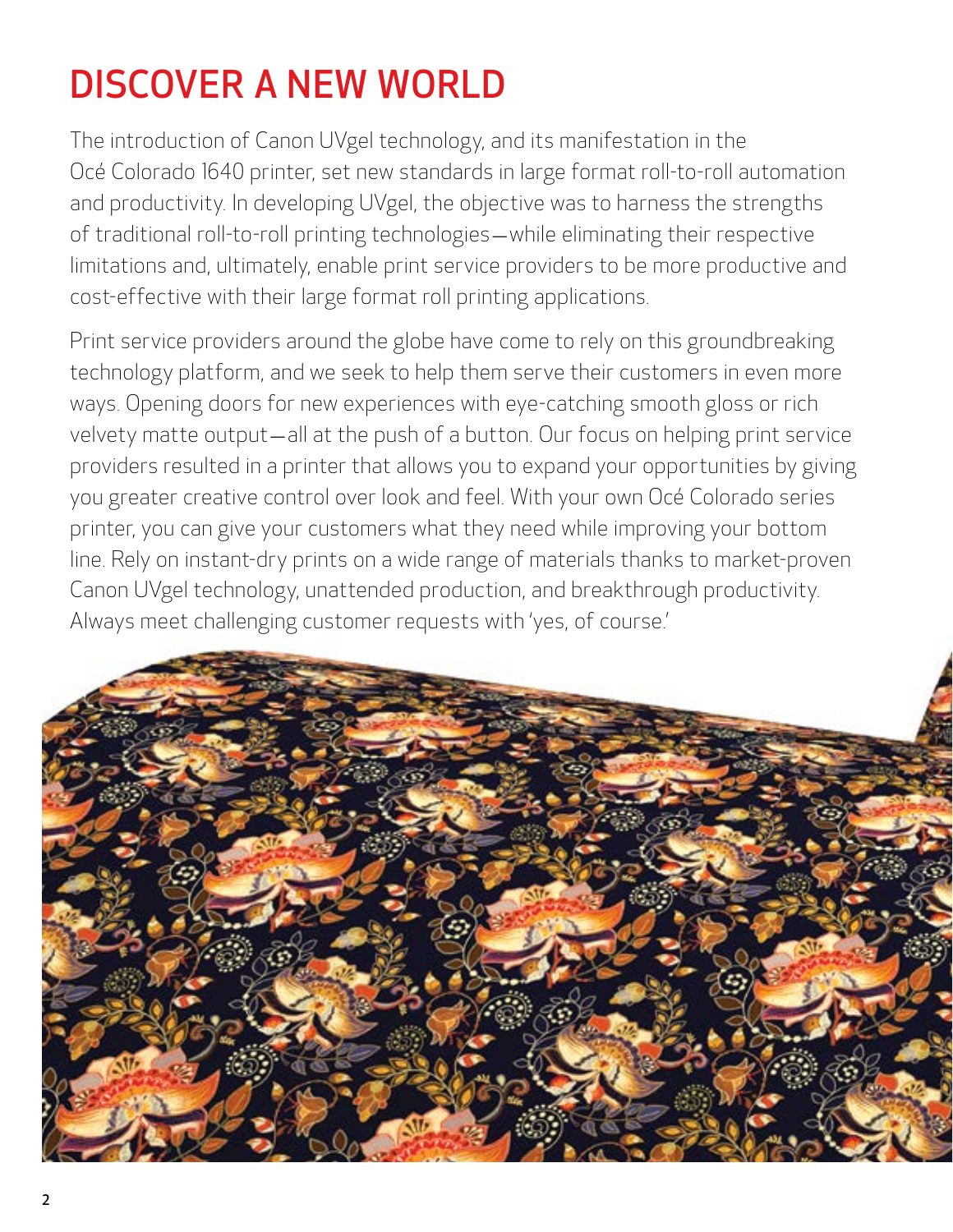## The Océ Colorado Series

The Océ Colorado series 64" roll-to-roll printers are powered by the patented Canon UVgel technology. Produce scratch-resistant, odorless prints that require no drying time and enjoy the rich, colorful, razor-sharp images and impressive application range that are the hallmarks of the gel advantage.

The Océ Colorado 1640 and 1650 printers are designed with your business needs in mind, with print speeds that help you smoothly manage peak periods, improved profitability — thanks to reduced ink usage — and premium print quality on even the most basic media. Unprecedented levels of automation reduce the overhead from routine tasks such as, media loading and

daily maintenance, and free up your operators to focus on what really matters.

- Breakthrough productivity to meet today's short turnaround times with ease
- Never-seen-before automation for nonstop printing without babysitting
- Low cost of operation to maximize profitability
- Wide application range for addressing a broad range of customer needs
- Robust, industrial production platform for peace of mind
- Industry-leading color consistency and dimensional stability

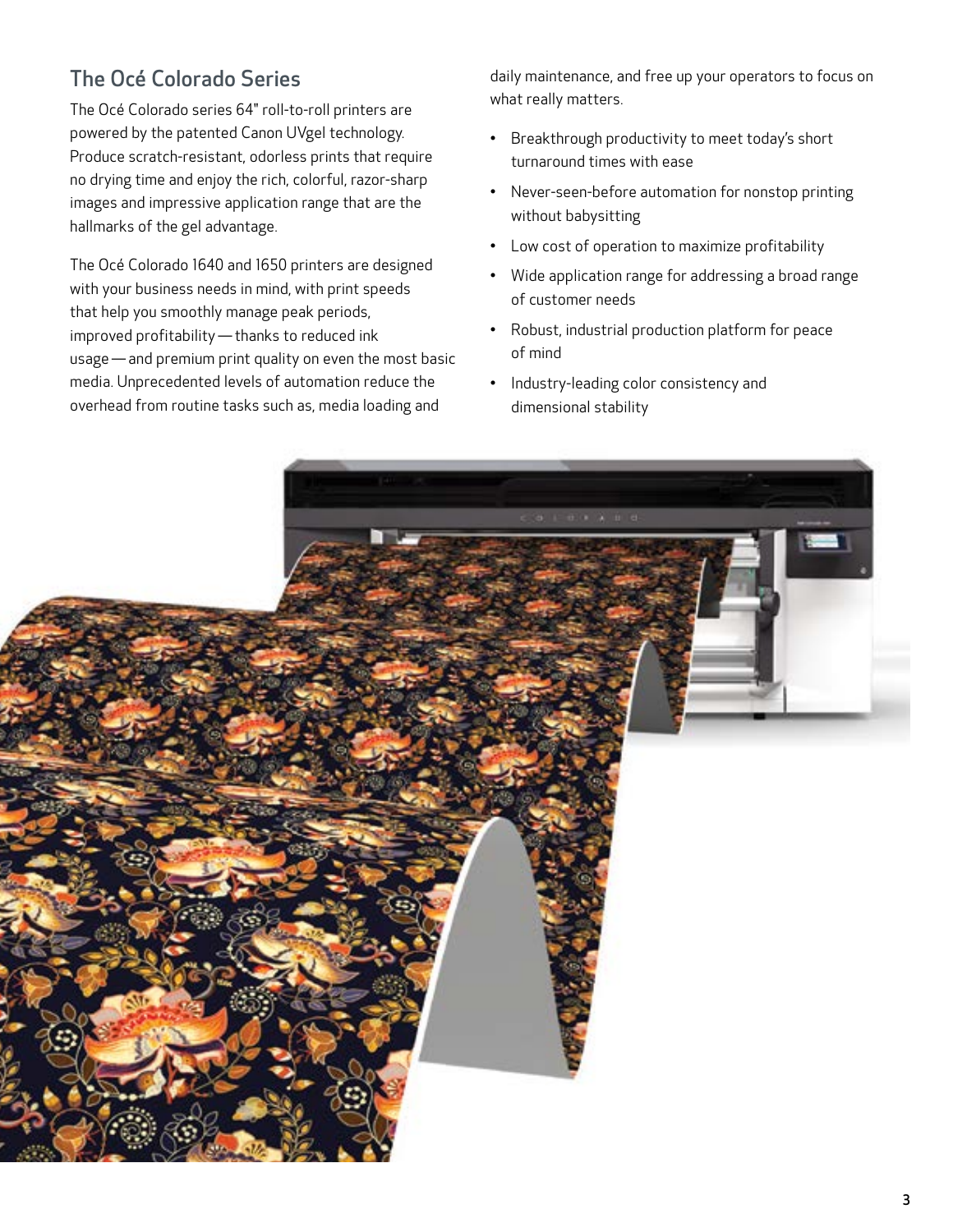## OCÉ COLORADO 1650 PRINTER *The flexible choice*

The Océ Colorado 1650 printer offers a truly impressive application range thanks to two new innovative technologies: the more flexible and stretchable formulation of the Canon UVgel 460 inks and the ingenious Océ FLXfinish technology. The new inks provide excellent image stability, even when folded, bent, or wrapped. And with the Océ FLXfinish technology, you can print your applications with either a beautiful glossy finish or a luxurious matte finish, independent of media type, expanding the range of your expression. Think of designer wallpaper, stunning decals, luxurious soft signage, and frontlits and backlits with the deepest black that make people stop and take notice.

# GAME-CHANGING TECHNOLOGIES

The Océ Colorado series is built from the ground up to provide print service providers with the ultimate worryfree experience. Relieve your operators from daily maintenance through unprecedented automation. Have the ability to give your customers whatever they need, through a wide application range, impressive quality, and a cost of ownership that opens up new business opportunities.

## The gel advantage

#### CANON UVGEL TECHNOLOGY

Canon UVgel technology is at the heart of the Océ Colorado series of printers   a unique print-then-cure process using UVgel inks and UV LED curing. These inks form an ultra-thin, extremely durable layer on top of the media.



The result:

- Excellent color gamut, color depth, and lightfastness
- Low-odor prints, important for indoor usage
- No drying time, so no waiting before finishing
- High printing speeds of up to 1,709 ft. $^2$ /hr.
- Low temperature, low energy
- UV LED curing, enabling usage of heat-sensitive media
- Robust prints on a wide range of media

Then there is the true gel advantage. The gel droplets remain stable on the media, with minimal dot gain, making it possible to deposit more ink in fewer passes. The result is more efficient ink usage.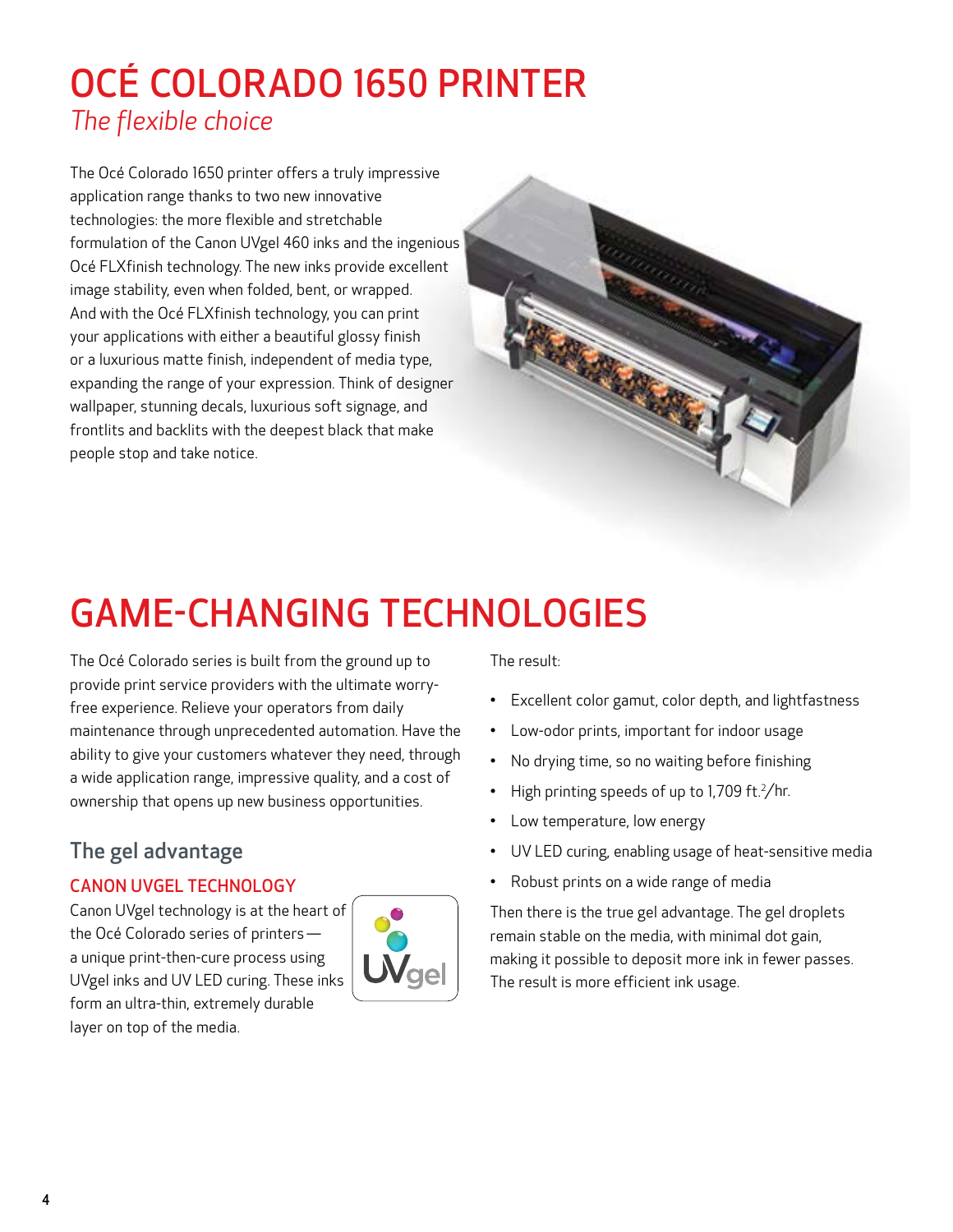



The Canon UVgel ink provides a durable, scratchresistant layer that needs no further protection for most applications. For the application range of the Océ Colorado 1650 printer, the Canon UVgel 460 inks are developed to offer additional elasticity and flexibility. This provides even better performance when prints need to be folded, creased, wrapped, or stretched on a frame. It is ideal for applications such as floor decals in hightraffic areas.

### The finishing touch

#### OCÉ FLXFINISH TECHNOLOGY

Your applications can truly be seen for what they are if they have the right finish. Premium wallpaper can look more luxurious with a lovely deep matte finish. Photos reveal their true color depth and



emotional impact with smooth, mirror-like gloss. With Océ FLXfinish technology, you can give any of your applications a gloss or matte finish without the need for special inks or media.

UVgel customers already appreciate a vibrant gloss finish across a wide range of applications. The matte option offers a brilliant new range of applications — even on porous media such as uncoated plain paper, the gel inks stay on top. As a result, the Océ Colorado 1650 printer can produce rich matte prints that offer a wide color gamut while maintaining crisp details.

Smart use of the Océ Colorado 1650 printer's UV LED curing lights provides the basis for this flexibility. Full curing happens at the end of the printing process, but the stage is set for the finishing touch just after jetting the UVgel inks. For applications with a matte finish or when using porous media, a brief flash of UV light pins the UVgel droplets in place immediately after jetting, freezing the shape of every drop of ink. This results in a rough surface at the micro level, providing the characteristic velvety-matte finish. For a glossy finish, the droplets get a little more time to settle into a smooth, even layer.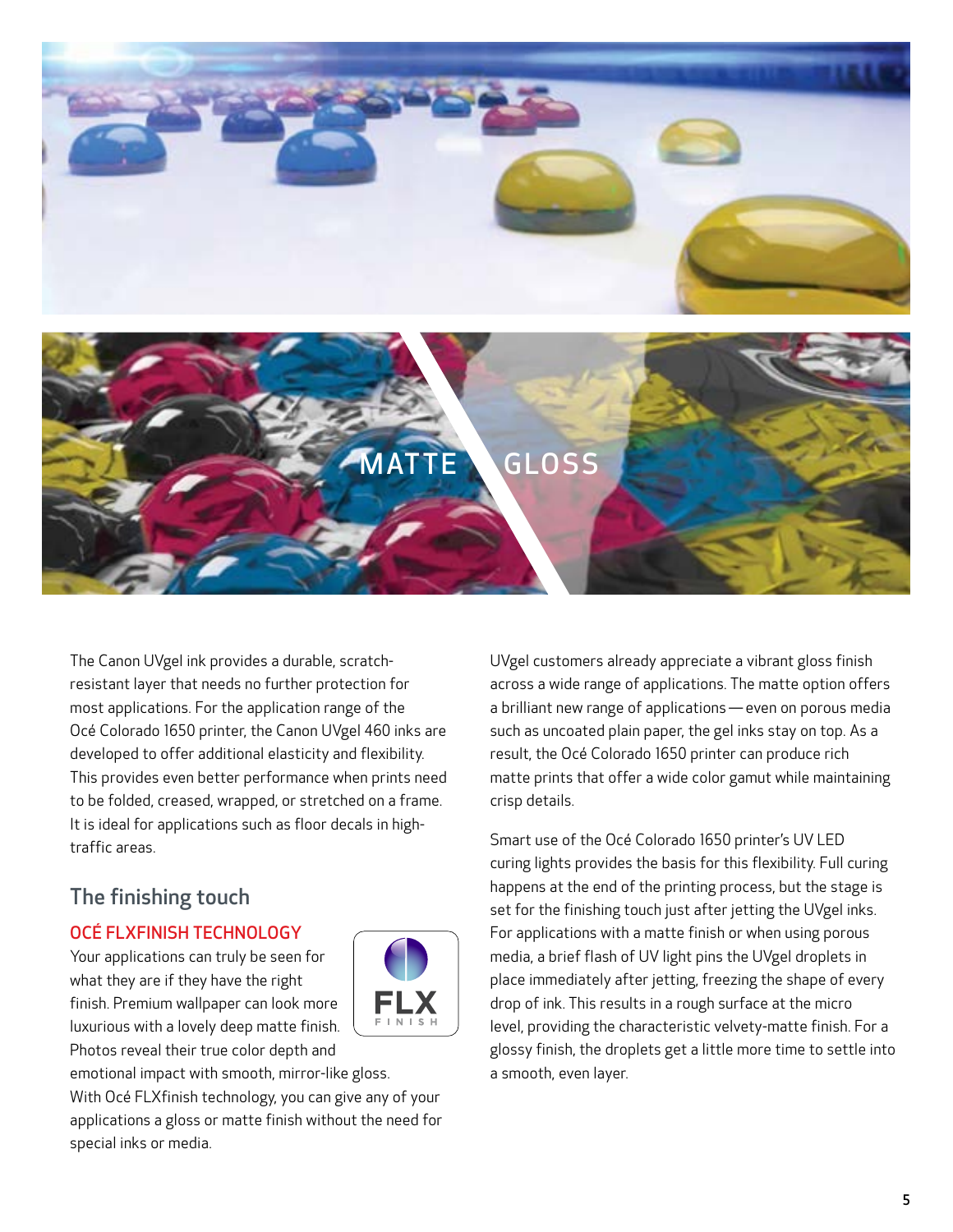## **HIGHLIGHTS**



#### OCÉ FLXFINISH TECHNOLOGY —  MATTE OR GLOSS FINISH WITHOUT CHANGING INK OR PAPER

An innovative curing strategy results in two distinct finishes: shiny gloss or velvety matte.



#### REDUCE INK USAGE

UVgel inks form a thin layer on top of the media. This requires less ink than a traditional inkjet ink would to produce vibrant colors, which soak into the media.



#### UV CURING

Instantly dry prints with UV LED lights; avoid the risk of media distortion and enable immediate finishing.

**2**

**4**

**8**

**7**



#### REFILL INKS WHILE PRINTING

Large 1-liter ink bottles and a 2.5-liter ink reservoir allow operators to refill ink while printing at a time that is convenient for them.

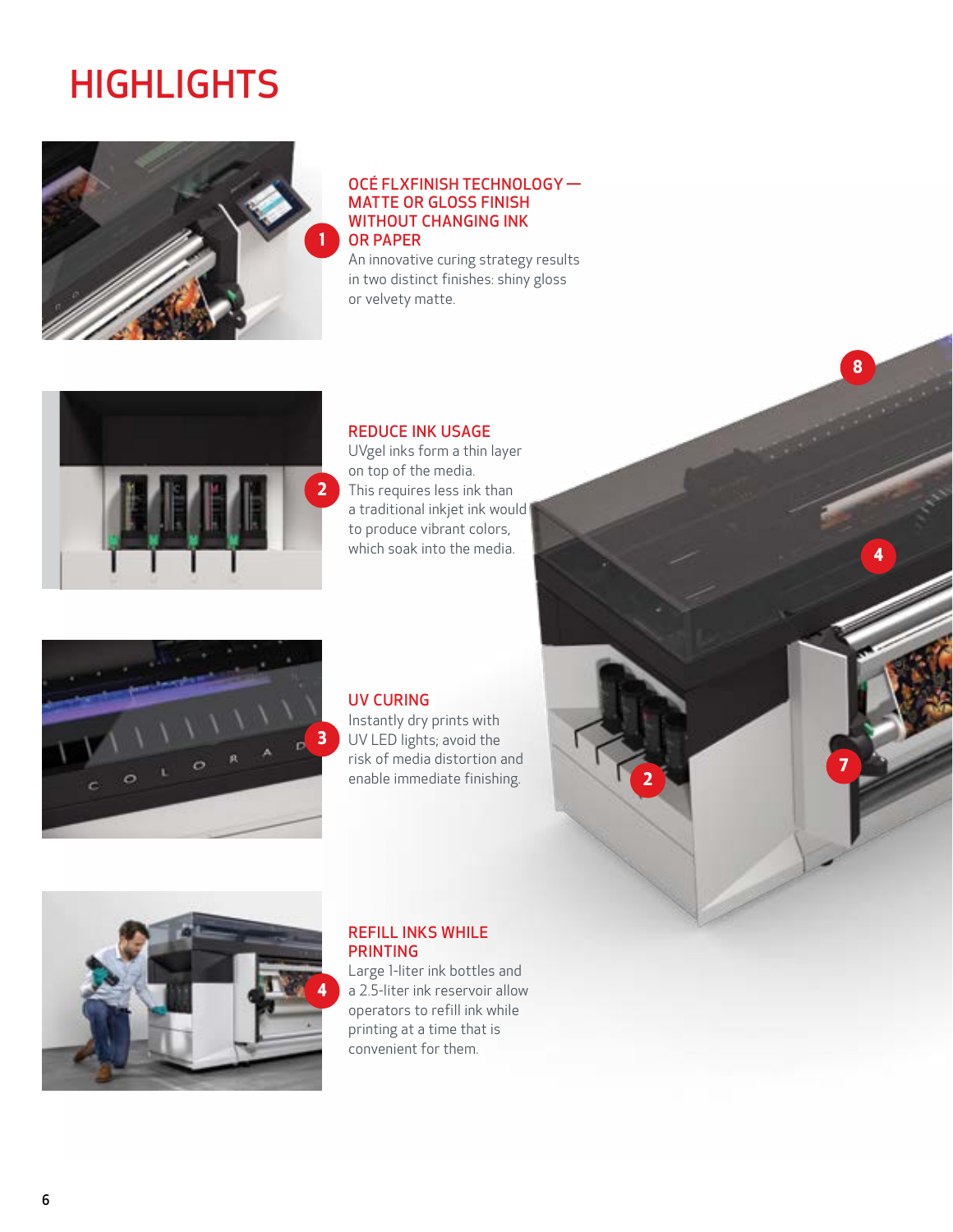#### PAINT NOZZLE MONITORING

The nozzles are continuously monitored with Océ PAINT (Piezo Acoustic Integrated Nozzle Technology) and corrected if needed. Gain maximum confidence for unattended printing.

#### DOUBLE-SIDED PRINTING

Make double-sided prints easily and without hassle, for example, large outdoor banners or Point-of-Purchase (POP) displays that are visible from both sides.

### ROLL WINDING MODULE

The automated roll winder module increases the ease of use of roll-to-roll systems and reduces errors.

**1**

**3**

**9**<br>6<br>6

9

**5**

#### TWO MEDIA ROLLS WITH ONLINE SWITCHING AND AUTOMATED MEDIA FEED

Automatic media feed helps eliminate human error and speeds up your productivity. Switching media rolls does not require operator intervention, leaving your operators free to focus on business-relevant activities.

#### PSO AND PSI PRINTING

Print on media that is wound either print side out or print side in for maximum media flexibility and specific customer requirements.









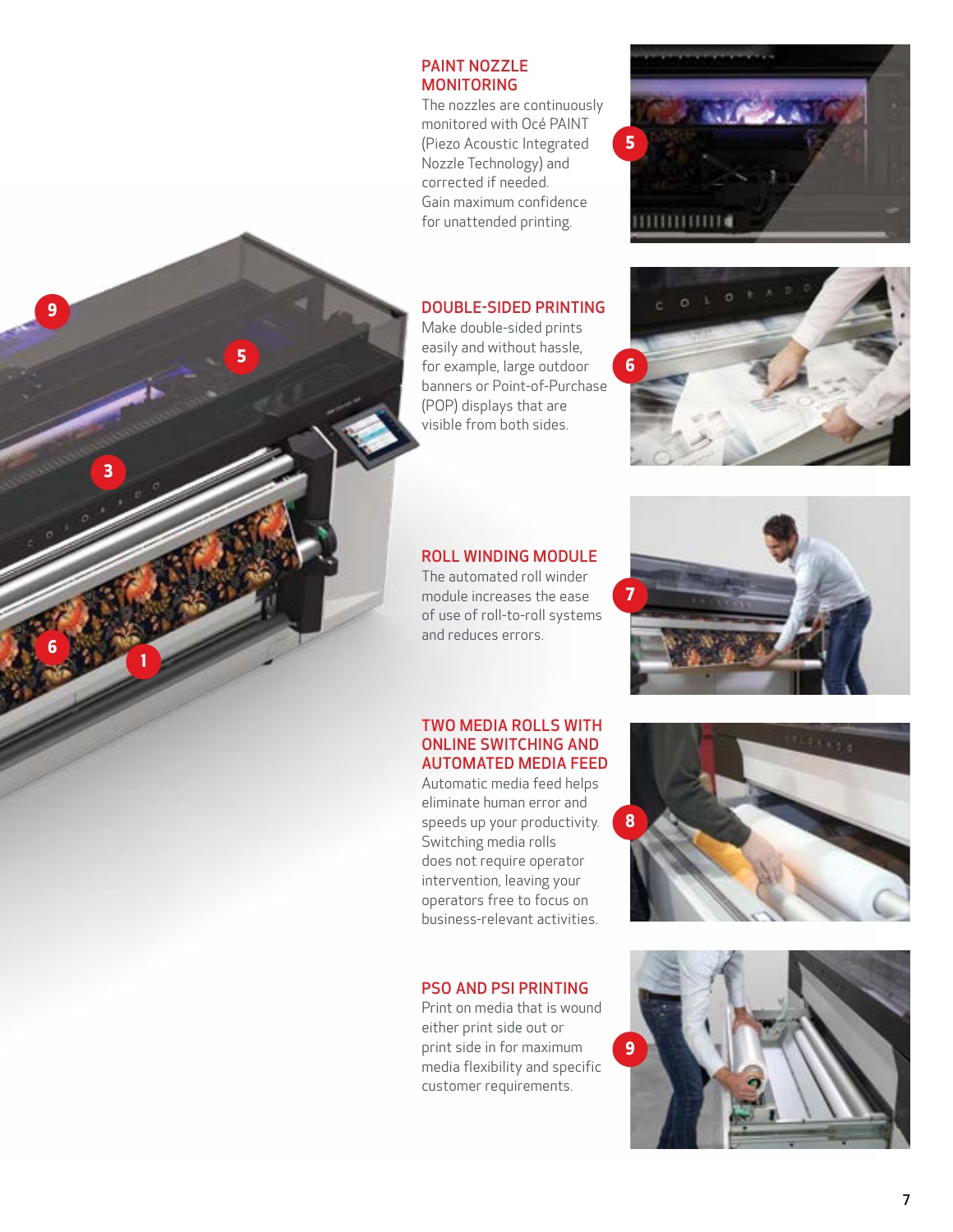## INSPIRING YOUR CREATIVITY

What would you do with a machine that supports your creative freedom like the Océ Colorado series? Let your imagination run wild with these examples.

#### DEEP MATTE DESIGNER WALLPAPER

The highest quality wallpaper has a deep matte finish. With Océ FLXfinish technology, you can increase the perceived value of your wall decoration with the push of a button.



#### GLOSSY, SMOOTH PHOTO WALLPAPER

Photo wallpaper, on the other hand, looks best with a high-gloss finish that makes the colors pop. Give your customers realistic photo images that inspire.



#### NEATLY FOLDED CANVAS PRINTS

Produce gallery-quality canvas prints with perfect creases thanks to the elasticity of the Océ Colorado 1650 printer's UVgel inks.



#### EYE-CATCHING FRONTLITS AND BACKLITS

Stop passersby in their tracks with vibrant frontlit or backlit displays. Canon UVgel technology offers rich colors, elegant matte, and great blocking power.

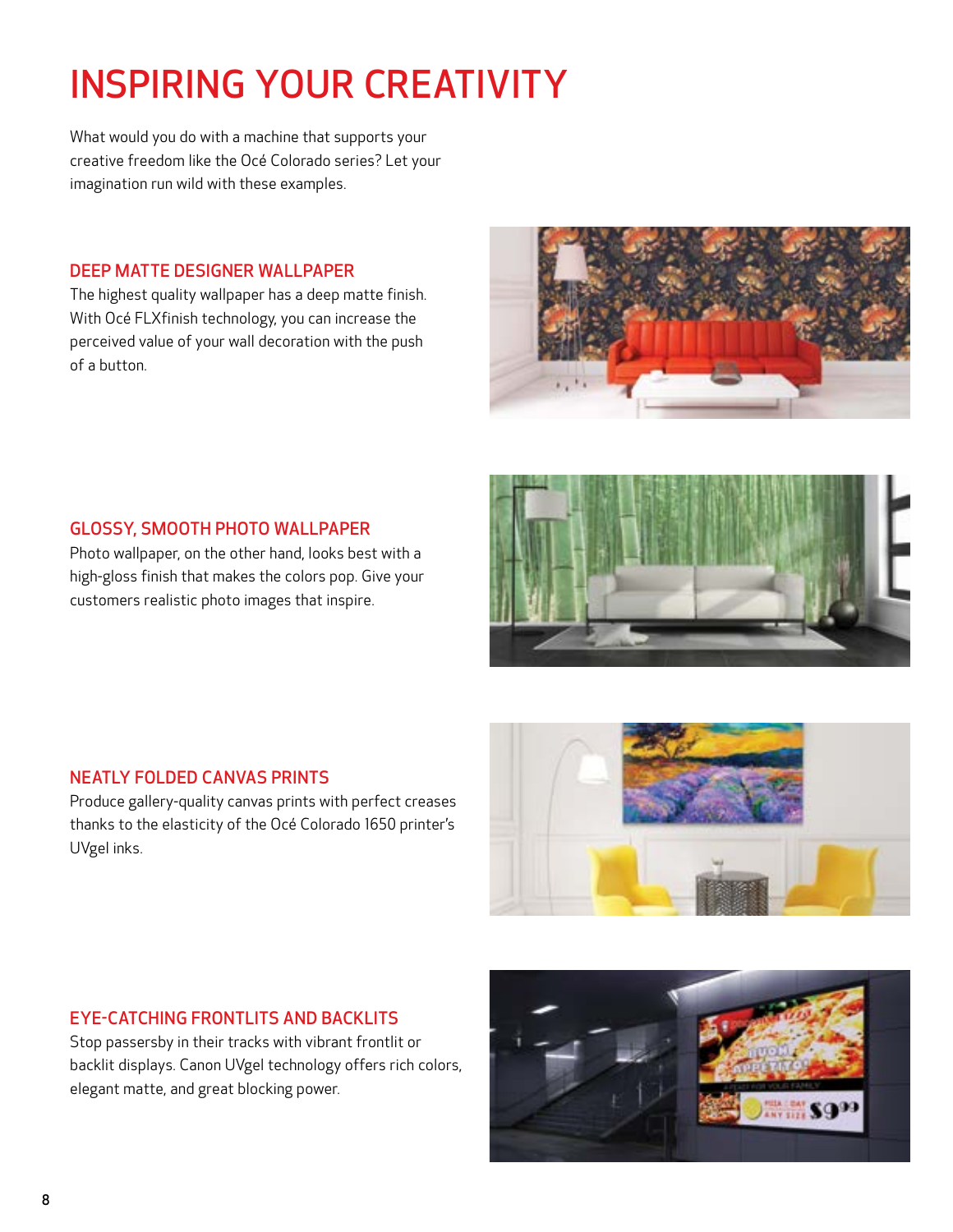#### STUNNING DOUBLE-SIDED BANNERS

Help lower your operational costs and increase your margins with accurate and easy to produce double-sided banners, for indoor or outdoor use.



#### GORGEOUS SOFT SIGNAGE

Soft signage is a premium product that requires the perfect look without special treatment. With the Océ Colorado 1650 printer's UVgel inks, your products can take a beating during transport and still look great at the end.



#### JAW-DROPPING POP POSTERS

Nothing draws attention like a huge poster print. Single-sided, double-sided, it is all possible with the Océ Colorado series. And with the scratch-resistant UVgel finish, these are investments that last and last.



#### DECALS THAT STAY LIKE NEW

Produce scratch-resistant, water-resistant, and even graffiti-resistant decals that stand up to serious abuse without lamination. Ideal for floor graphics, wall decals, and vehicle graphics that hold up to washing.



#### PROFITABLE, DURABLE BANNERS

Turn commodity jobs into high-margin opportunities with high productivity, increased ink savings, and unattended printing. Provide banners that are excellent quality, scratch resistant, and above all, economical.

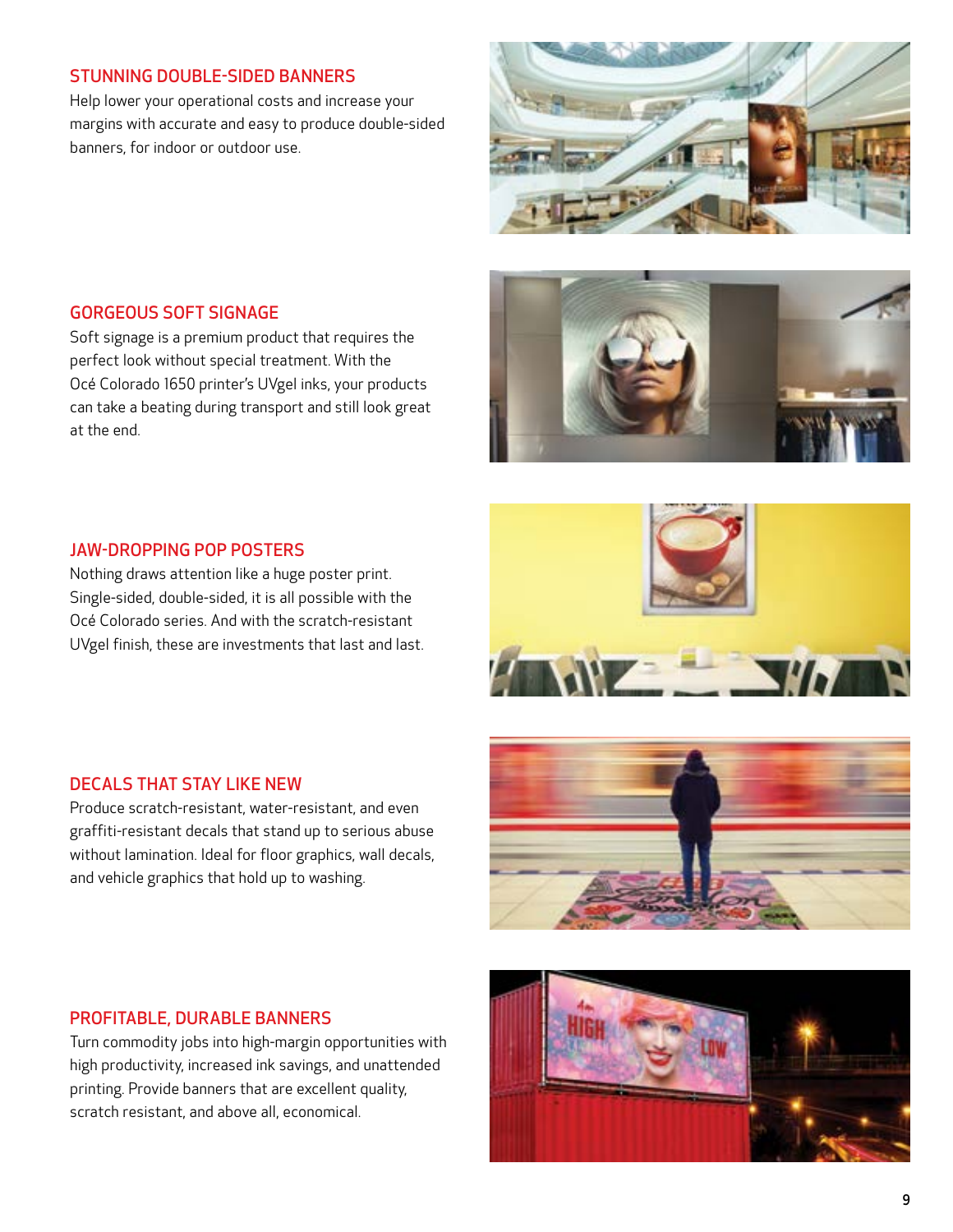Advanced, self-aware Easy-to-use touchpad interface piezoelectric printhead technology

**PRINTING** Printing method **Printing method** Océ UVgel piezoelectric inkjet Gloss printing modes /hr. (159 m²/hr.) High speed: 1,229 ft.<sup>2</sup> /hr. (114 m<sup>2</sup>/hr.) Speed: 861 ft.<sup>2</sup> /hr. (80 m<sup>2</sup>/hr.) Production: 610 ft.2 /hr. (57 m2 /hr.) High quality: 427 ft.2 /hr. (40 m2 /hr.) Superior: 290 ft.2 /hr. (27 m2 /hr.) Specialty: 222 ft.2 /hr. (21 m2 /hr.) Matte printing modes  $/$ hr. (46 m<sup>2</sup>/hr.) Speed: 409 ft.<sup>2</sup> /hr. (38 m<sup>2</sup>/hr.) Production: 333 ft.2 /hr. (31 m2 /hr.) Quality: 290 ft.<sup>2</sup>/hr. (27 m<sup>2</sup>/hr.) Specialty: 215 ft.2 /hr. (20 m2 /hr.) Backlit: 215 ft.2 /hr. (20 m2 /hr.) Backlit density: 107 ft.2 /hr. (10 m2 /hr.) **Print resolution** Up to 1,800 dpi Ink types UVgel 460 ink, CMYK (1-liter bottles) Ink color CMYK Ink packaging 2 x 1-liter ink bottle Ink reservoir can accommodate up to 2.5 liters per ink color Printheads UVgel 415 printheads (two per color) Océ PAINT constantly monitors and compensates for nozzle failures that can occur during printing

Automatic maintenance performed in seconds, daily

Refill ink while printing

Automatic maintenance

Curing Curing Curing Curing Curing Curing Curing Curing Curing Curing Curing Curing Curing Curing Curing Curing Curing Curing Curing Curing Curing Curing Curing Curing Curing Curing Curing Curing Curing Curing Curing Curin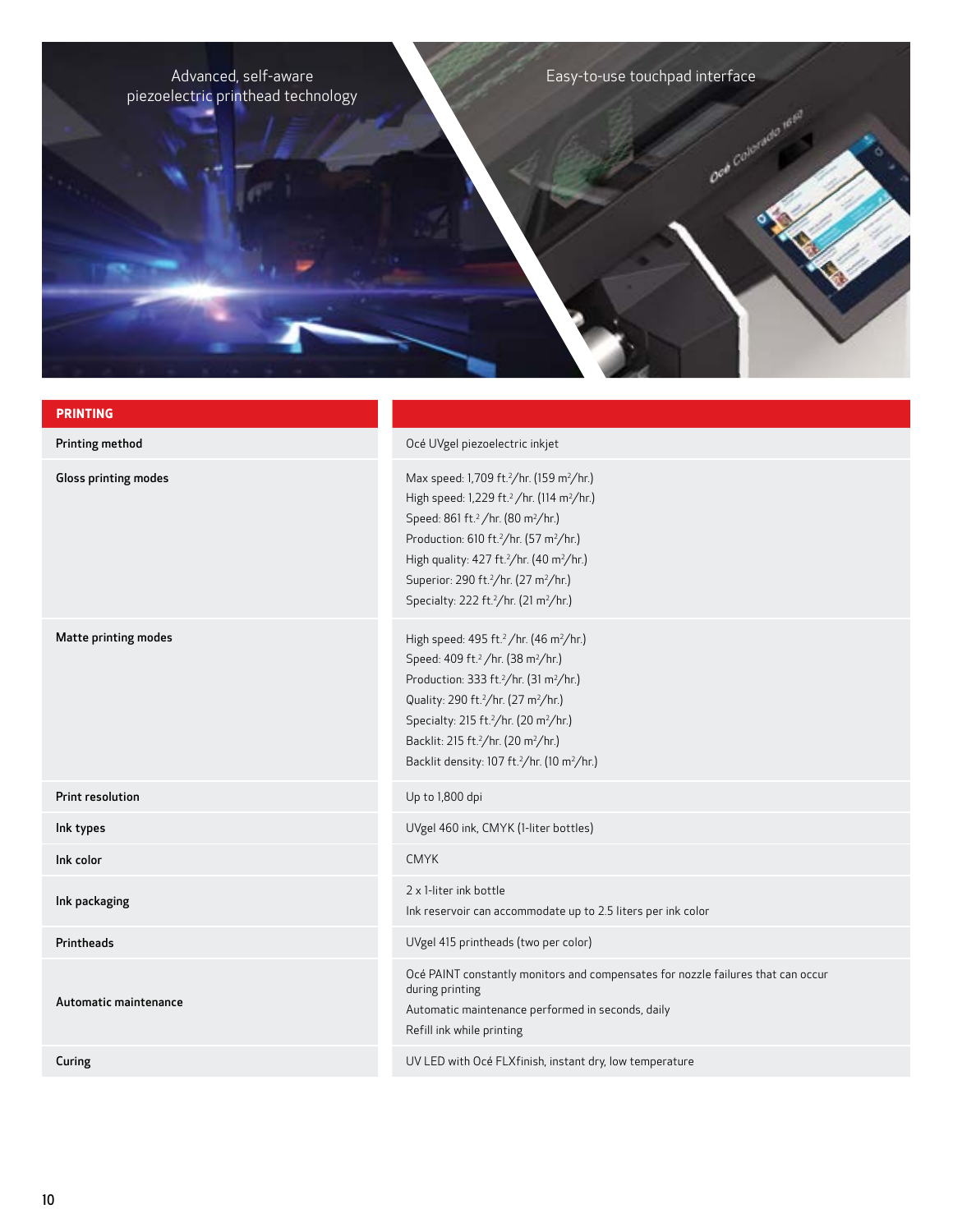

| <b>MEDIA</b>                   |                                                                                                                                                                              |
|--------------------------------|------------------------------------------------------------------------------------------------------------------------------------------------------------------------------|
| Roll width                     | Up to 64" (1,625 mm)                                                                                                                                                         |
| Print margin                   | $0.21$ " (5.3 mm)*                                                                                                                                                           |
| Roll weight                    | Up to 110 lb. (50 kg)                                                                                                                                                        |
| <b>Roll diameter</b>           | Up to 8.7" (220 mm)                                                                                                                                                          |
| Media thickness                | Up to 0.03" (0.8 mm)                                                                                                                                                         |
| Number of input rolls          | 2 rolls in PSO mode / 1 roll in PSI mode<br>Automatic roll feeding and switching                                                                                             |
| Input roll feeding             | Compatible with rolls that are PSO or PSI<br>Double-sided printing, leading edge support for flexible media                                                                  |
| <b>TECHNOLOGIES</b>            |                                                                                                                                                                              |
| UVgel technology               | Instant pinning and dot gain control<br>Low-temperature curing, suitable for thin and heat-sensitive media<br>High-precision color matching and consistency<br>Instantly dry |
| Océ FLXfinish technology       | Gives you the choice between gloss or matte output on both smooth and structured media<br>Enables you to print on porous and uncoated materials                              |
| <b>SIZE AND WEIGHT</b>         |                                                                                                                                                                              |
| Printer dimensions (W x D x H) | 119" x 43" x 52" (3,022 x 1,093 x 1,300 mm)                                                                                                                                  |
| Printer weight                 | 1,631 lb. (740 kg)                                                                                                                                                           |
| <b>SOFTWARE</b>                |                                                                                                                                                                              |
| <b>Supported RIPs</b>          | ONYX® Thrive™, Caldera, and API for third-party RIP vendors                                                                                                                  |

\*Margin 0.43" when Media Step Control is enabled (recommended for print modes up to 430 ft.2 /hr. for optimized output quality)